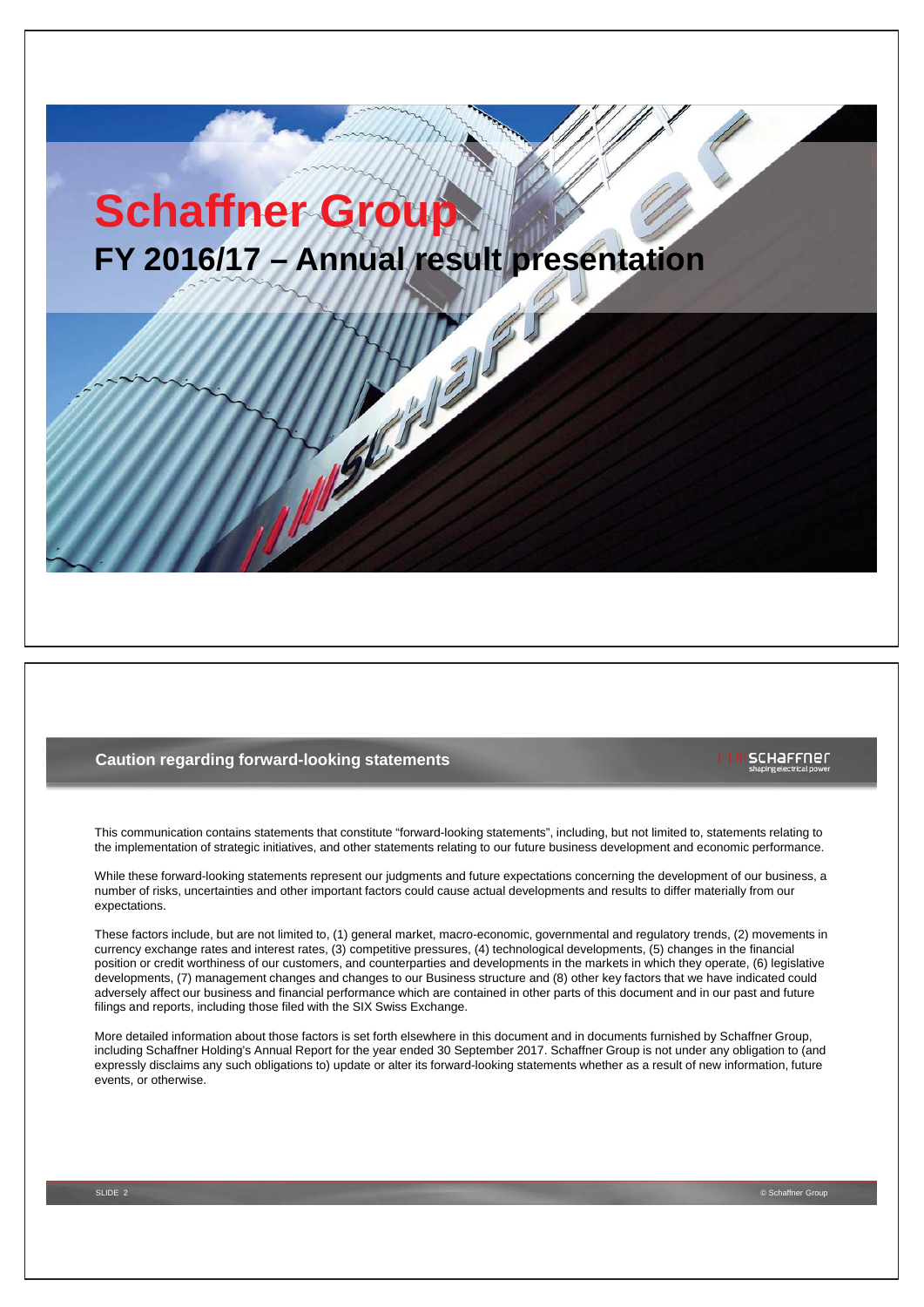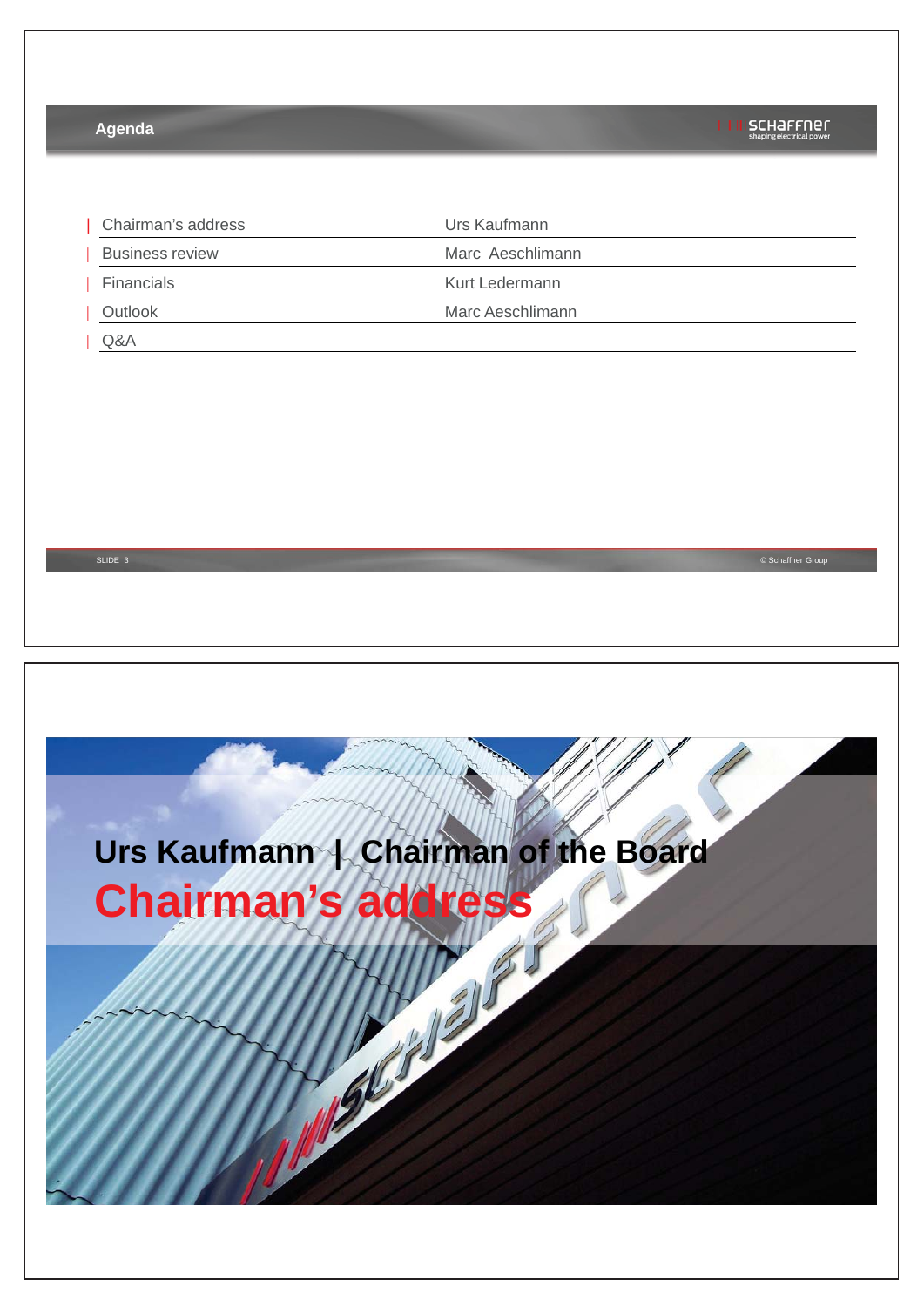# **Considerable progress made**

# **ISCHAFFNER**

- | Back on growth path
- | Increased profitability
- | Strategic initiatives make headway
- | Changes in the Board of Directors
- | Management team strengthened
- | Resuming dividend payment

# **Marc Aeschlimann took over CEO position on 1 September 2017**

SLIDE 5 © Schaffner Group

# | Dipl. El. Ing. ETH, MBA

- | Consultant at Helbling Management Consulting
- | Various management positions at Franke:
	- > Head of Franke Food Service Systems for the Asia-Pacific region
	- > CEO of Franke Coffee Systems
- | CEO experience in electrical industry companies:
	- > Pfiffner Messwandler
	- > R&S Group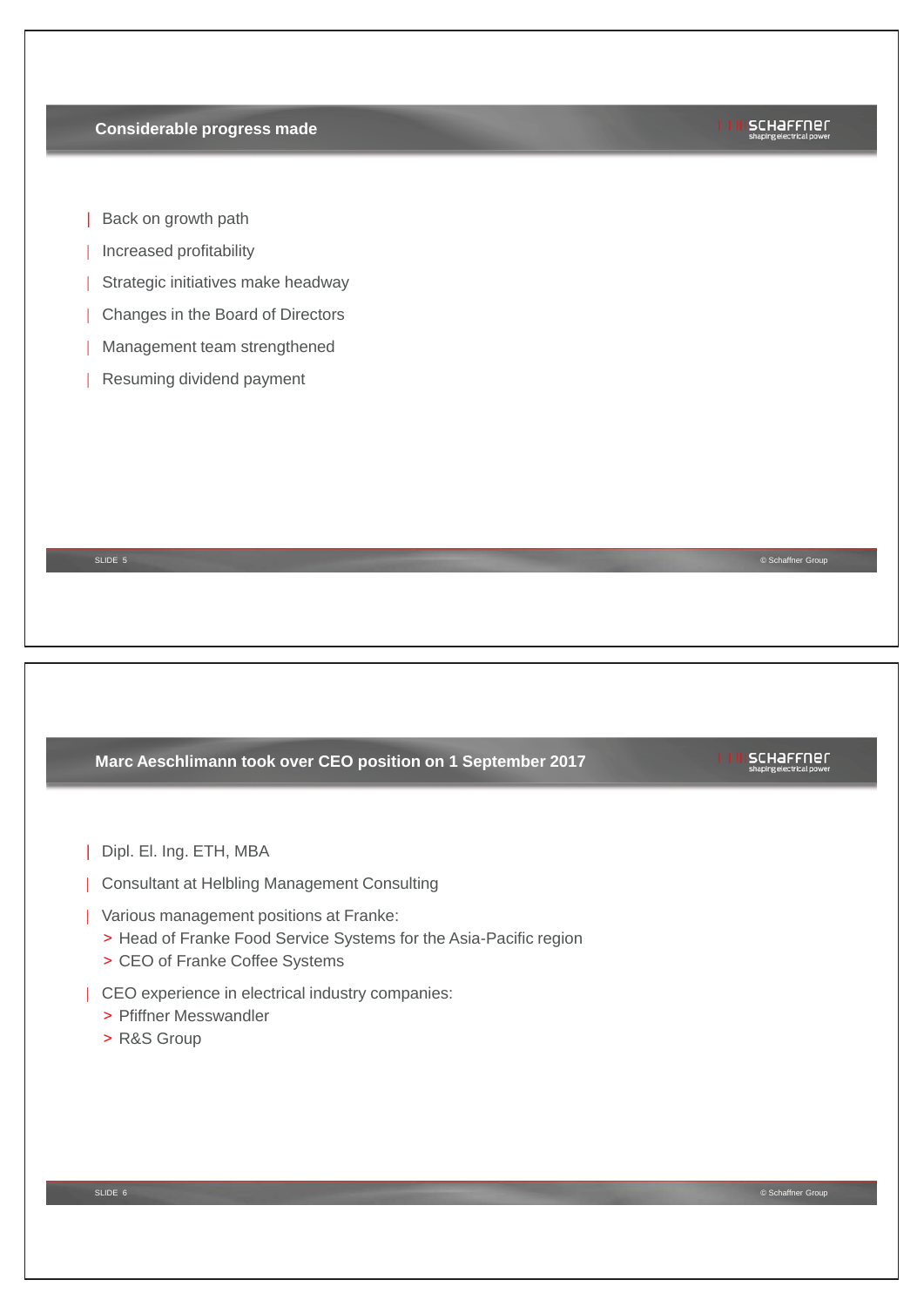| <b>Changes in the Board of Directors</b>                                    | schaffner<br>shaping electrical power                |
|-----------------------------------------------------------------------------|------------------------------------------------------|
| Daniel Hirschi is not standing for re-election - no replacement             |                                                      |
| Other five members nominated for re-election                                |                                                      |
| Philipp Buhofer nominated as a new member of the Compensation Committee     |                                                      |
|                                                                             |                                                      |
|                                                                             |                                                      |
|                                                                             |                                                      |
|                                                                             |                                                      |
|                                                                             |                                                      |
|                                                                             |                                                      |
| SLIDE 7                                                                     | © Schaffner Group                                    |
|                                                                             |                                                      |
|                                                                             |                                                      |
|                                                                             |                                                      |
|                                                                             |                                                      |
|                                                                             |                                                      |
|                                                                             |                                                      |
| Payout ratio raised                                                         | <b>I I III SCHAFFNEL</b><br>shaping electrical power |
|                                                                             |                                                      |
| Increased attractiveness of Schaffner for long-term oriented shareholders   |                                                      |
| Continuing a profit-oriented dividend policy                                |                                                      |
| Target range for payout ratio increased                                     |                                                      |
| > so far 25 to 35% of net profit<br>> in the future 40 to 50% of net profit |                                                      |
| Dividend proposal to AGM of CHF 6.50 (tax free repayment)                   |                                                      |
| > corresponding to a payout ratio of 47%                                    |                                                      |
|                                                                             |                                                      |
|                                                                             |                                                      |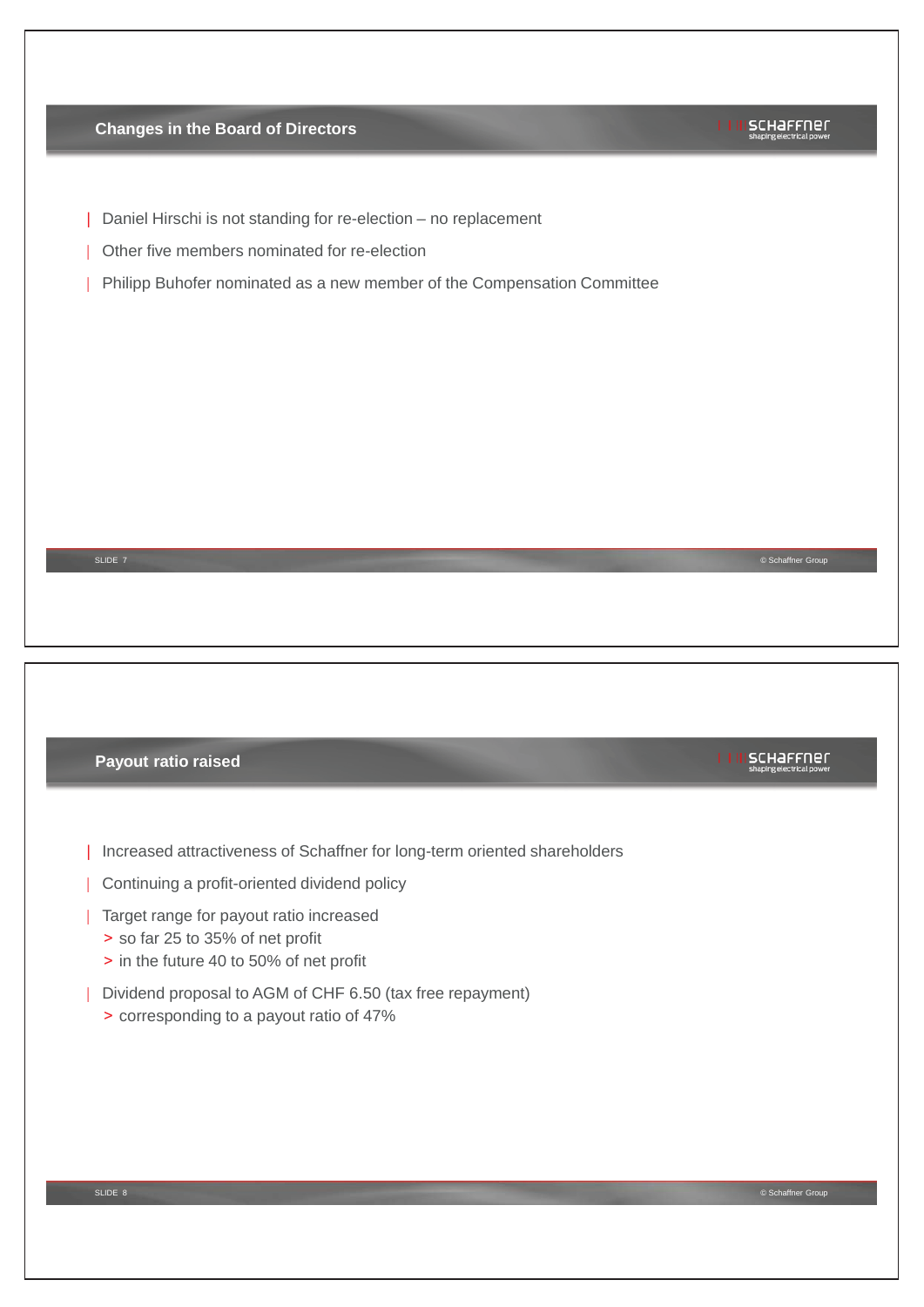# **Marc Aeschlimann | CEO Business review of the state of the state of the state of the state of the state of the state of the state of the state of the state of the state of the state of the state of the state of the state of the state of the sta**

# **Schaffner Group is back on a growth path**

| In CHF m      | 2016/17 | 2015/16 | $\Delta$ in % |
|---------------|---------|---------|---------------|
| Order intake  | 199.5   | 187.4   | 6.5%          |
| Net sales     | 195.7   | 185.6   | 5.5%          |
| <b>EBIT</b>   | 11.5    | 1.4     | 721.0%        |
| In % of sales | 5.9%    | 0.7%    |               |



- | Growth of 5.5% driven primarily by Europe and Americas
- | Substantial increase in EBIT brings Schaffner back on track for sustained profitable growth
- | Strong order pipeline allows further growth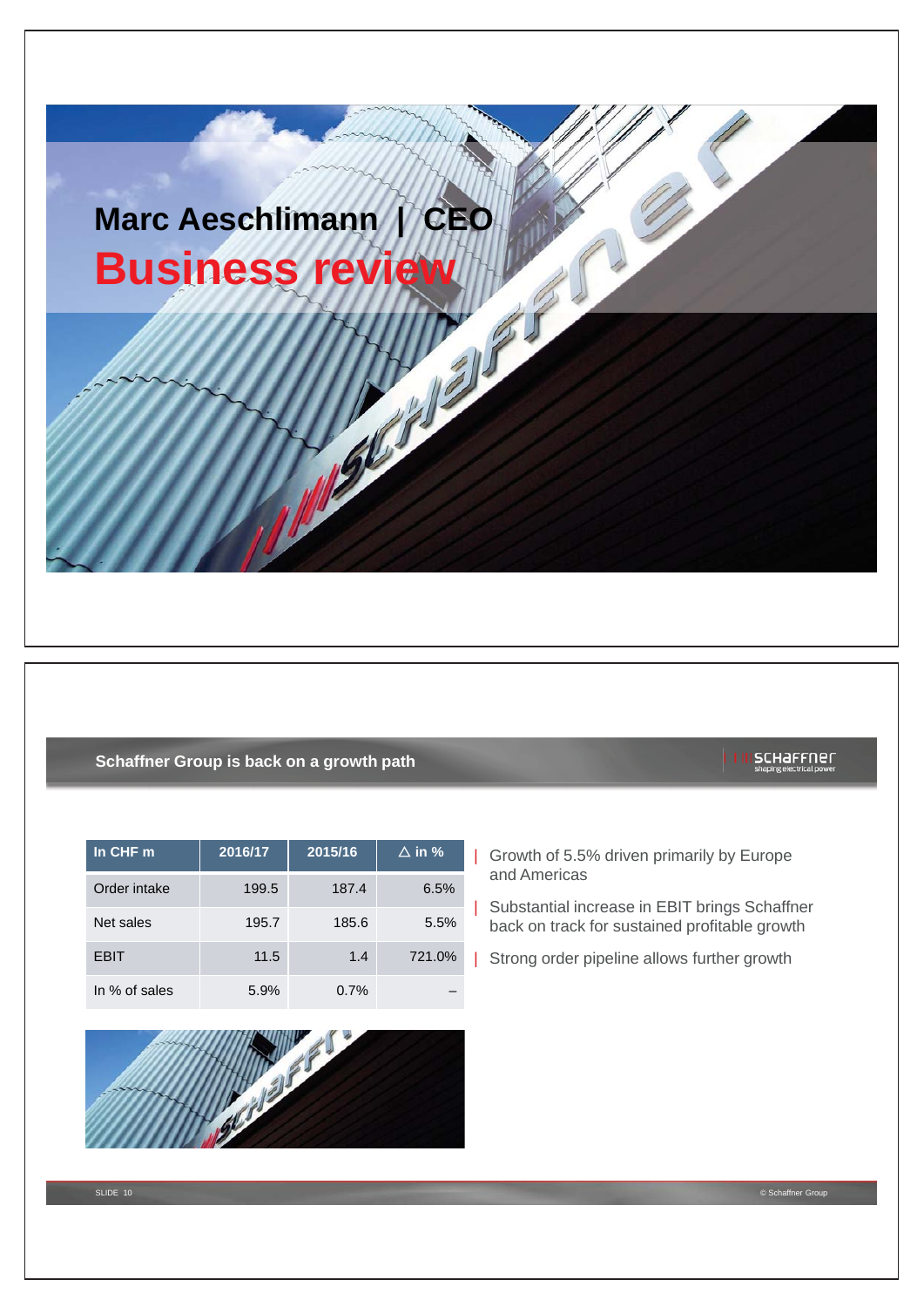# **EMC division: Strong performance in top line and profitability**

# scharrner

| In CHF m      | 2016/17 | 2015/16 | $\triangle$ in % |
|---------------|---------|---------|------------------|
| Order intake  | 102.2   | 92.4    | 10.6%            |
| Net sales     | 98.3    | 93.8    | 4.7%             |
| EBIT          | 13.3    | 8.7     | 52.9%            |
| In % of sales | 13.6%   | 9.3%    |                  |



| Major growth of 10.6% in order intake

- | Market share gained in important segments
- | Significant increase in profitability due to cost optimization projects
- | Launch of a new choke family shows 20% growth and high profitability
- | Substantial growth with new generation of passive harmonic filters

SLIDE 11 © Schaffner Group

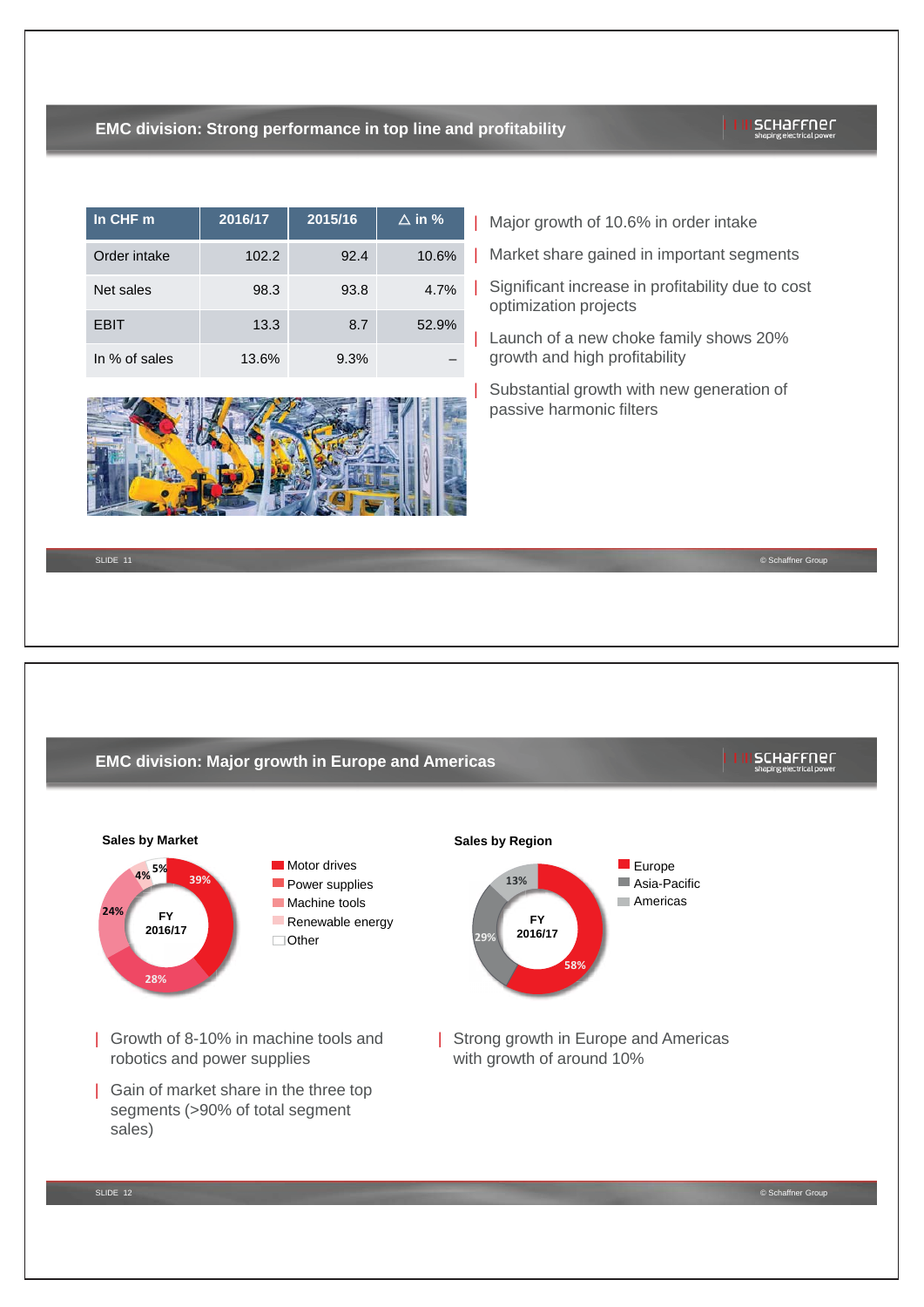# **Automotive division: Maintaining strong profitability**

# $\ln$  CHF m  $\vert$  2016/17  $\vert$  2015/16  $\vert$   $\Delta$  in % Order intake  $47.9$  48.2  $-0.6\%$ Net sales 47.4 46.4 2.2% EBIT 9.4 11.3 -16.8% In % of sales 19.9% 24.5% –



| Growth of 2.2% despite lower demand in the USA and South Korea

Profitability remains at a high absolute level, but lower due to the revenue mix

- Sustained high profitability through continued cost optimization projects
- | Multiple requests for quotations for filters for electric vehicles

SLIDE 13 © Schaffner Group



# scharrner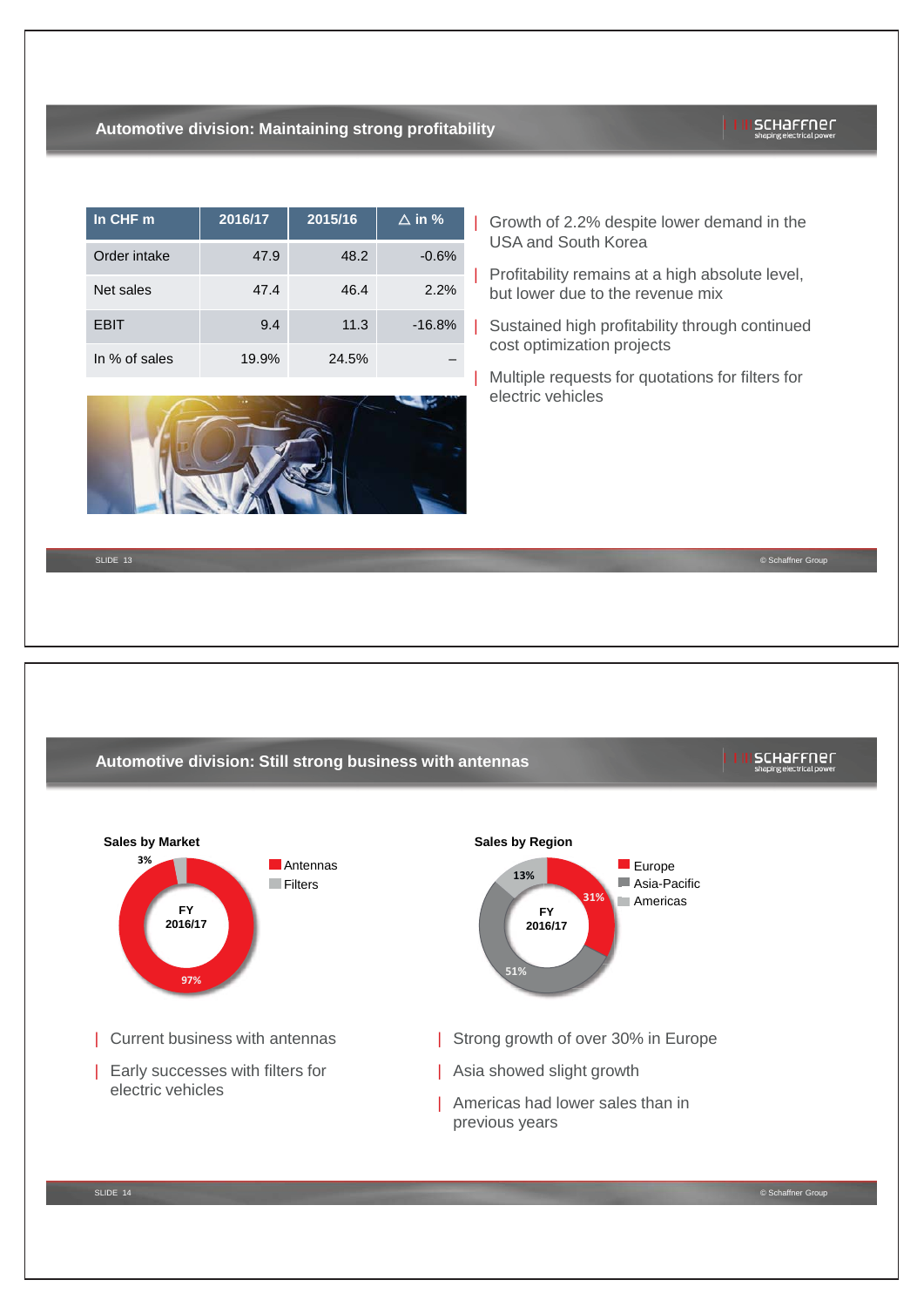## **Power Magnetics division: Turnaround continued**

| In $CHF$ m    | 2016/17  | 2015/16  | $\Delta$ in % |
|---------------|----------|----------|---------------|
| Order intake  | 49.4     | 46.7     | 5.8%          |
| Net sales     | 50.0     | 45.4     | 10.3%         |
| <b>EBIT</b>   | $-7.0$   | $-13.81$ | 49.2%         |
| In % of sales | $-13.9%$ | $-30.4%$ |               |

1 Incl. restructuring costs of CHF 4.6 million



| Growth of more than 10% (mainly from the USA and China)

| Substantial reduction of losses, through to restructuring measures initiated

- | New manufacturing set-up USA and Europe established
- | Focus on increasing efficiency and further cost reductions

| Important projects with transformers for quick charging stations

SLIDE 15 © Schaffner Group



scharrner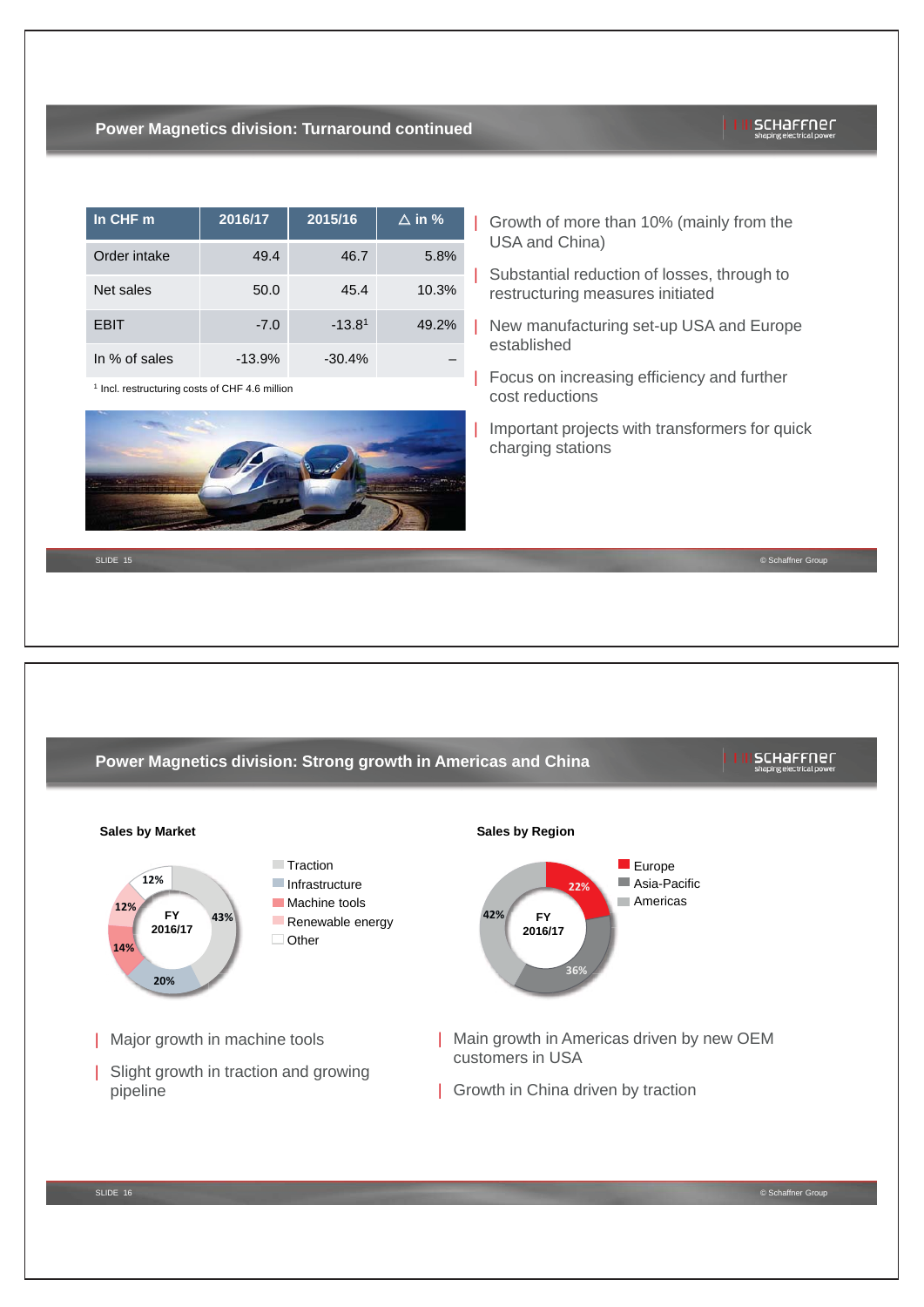# **Kurt Ledermann | CFO Financials 2**

# **Financial Highlights 2016/17**

# **Key financials**

- | Net sales CHF 195.7 million (+5.5%; +6.6% in LC)
- | Book-to-bill ratio 1.02 (1.01)
- | Operating profit EBIT CHF 11.5 million (up from CHF 1.4 million)
- | EBIT margin 5.9% (0.7%)
- | Net profit CHF 8.7 million (up from CHF 0.2 million)
- | ROCE 19.3% (up from 2.6%)
- **EPS CHF 13.77 (up from CHF 0.29)**
- | Free cash flow CHF 5.0 million (up from CHF 2.4 million)
- | Equity ratio 40% (up from 38%)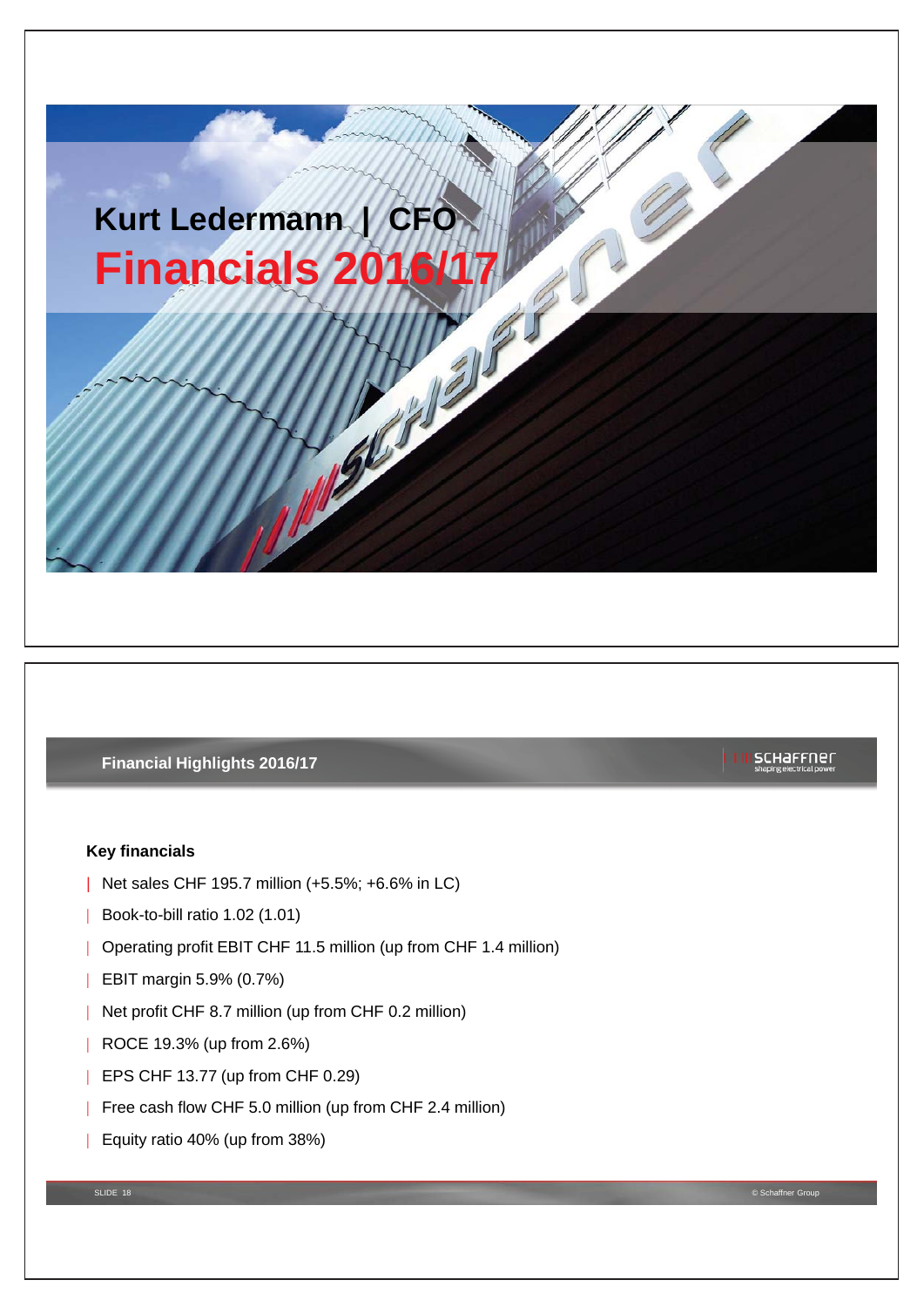# **EBIT margin stabilizes in the mid-single digit range**

| schaffner                 |  |
|---------------------------|--|
| chaning algebrical pourse |  |

| In CHF m           |       | 2015/16 |                |         |       | 2016/17 |                |         |
|--------------------|-------|---------|----------------|---------|-------|---------|----------------|---------|
|                    | H1    |         | H <sub>2</sub> |         | H1    |         | H <sub>2</sub> |         |
| Net sales          |       | 92.6    |                | 92.8    |       | 94.6    |                | 101.1   |
| - Cost of sales    |       | $-67.5$ |                | $-70.6$ |       | $-66.3$ |                | $-73.8$ |
| Gross profit       | 27.1% | 25.1    | 23.9%          | 22.2    | 29.9% | 28.3    | 27.0%          | 27.3    |
| - Overhead         |       | $-23.5$ |                | $-22.5$ |       | $-22.3$ |                | $-21.9$ |
| <b>EBIT</b>        | 1.8%  | 1.6     | $-0.3%$        | $-0.3$  | 6.4%  | 6.0     | 5.4%           | 5.4     |
| - Financial result |       | $-1.0$  |                | $-0.4$  |       | $-0.5$  |                | $-0.1$  |
| – Tax              |       | $-0.1$  |                | 0.4     |       | $-1.4$  |                | $-0.8$  |
| Net profit         | 0.5%  | 0.4     | 0.3%           | $-0.3$  | 4.4%  | 4.2     | 4.5%           | 4.6     |

SLIDE 19

SLIDE 20

© Schaffner Group

schaffner

# **Organic net sales growth of 6.6%**





© Schaffner Group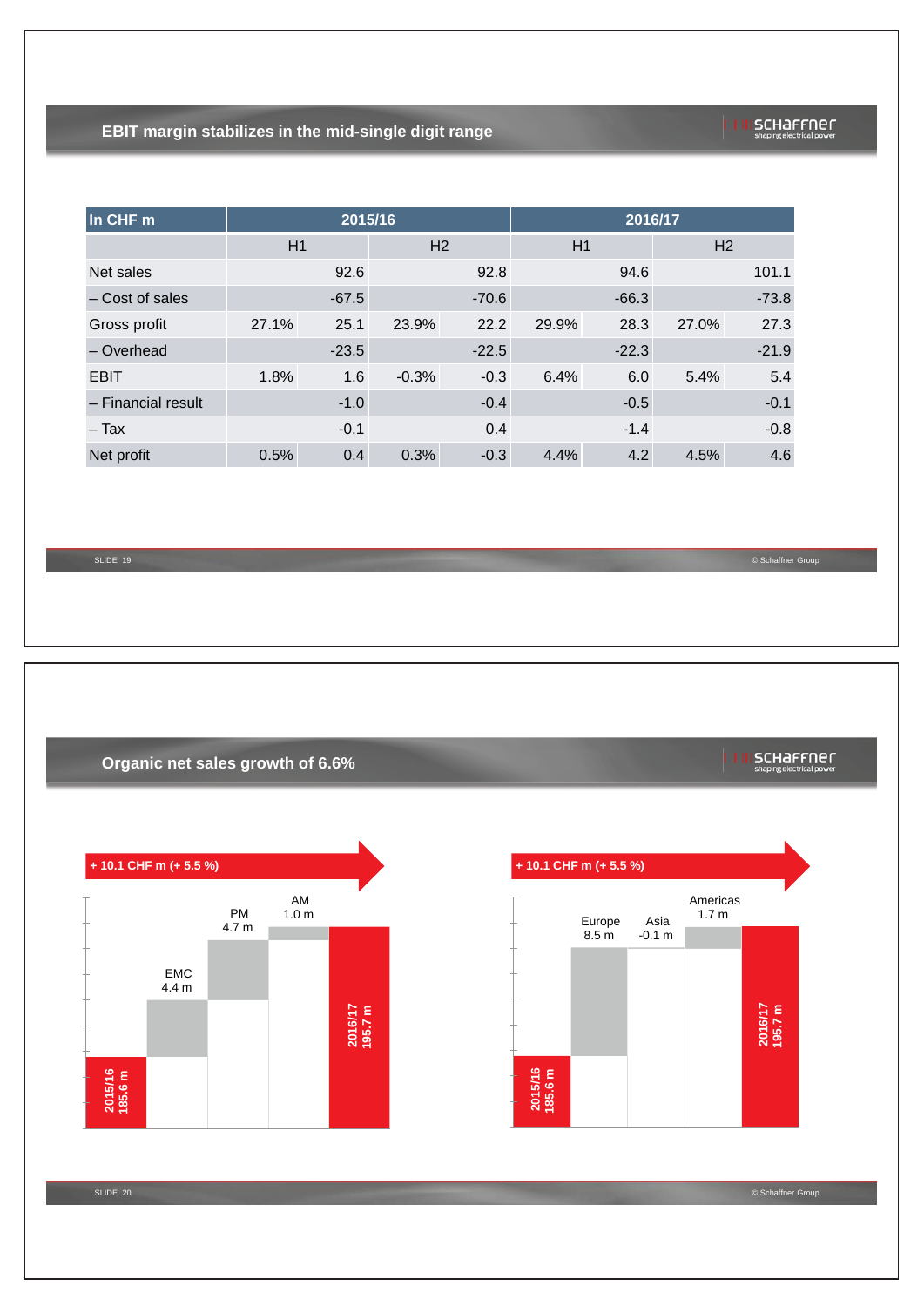# **Major EBIT growth due to strong margin increase**

## schaffner



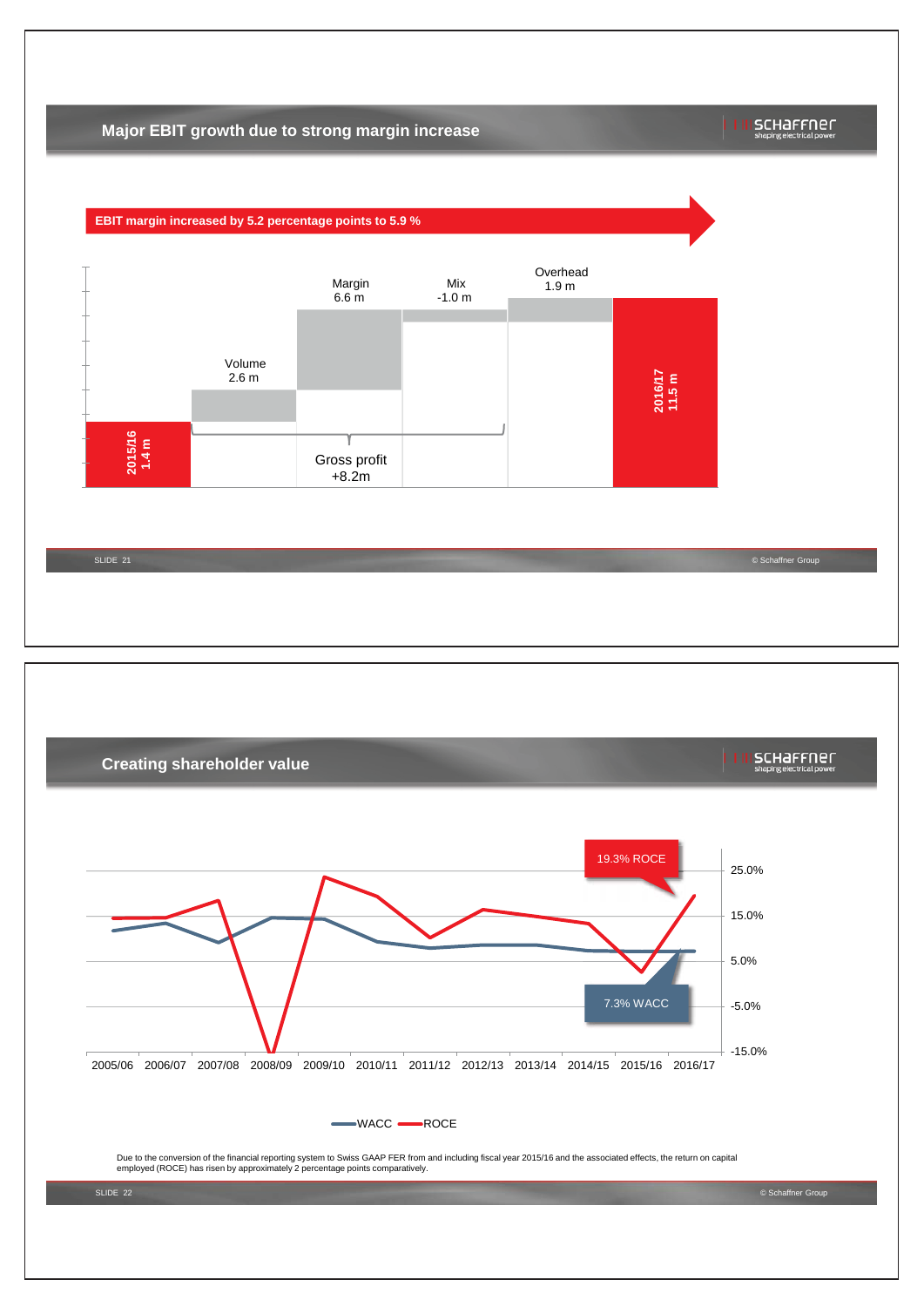

# **Outlook**

- | Good start into FY 2017/18
- | Positive economic environment
- | Growth opportunities in the areas of motor drives, traction, power supply and machine tools
- | Launch of a new generation of active harmonic filters in spring 2018
- | Basis for mid-term growth laid with filters for electric vehicles
- | Further improvement in financial performance of Power Magnetics division
- | Continued price pressure and rising raw material prices